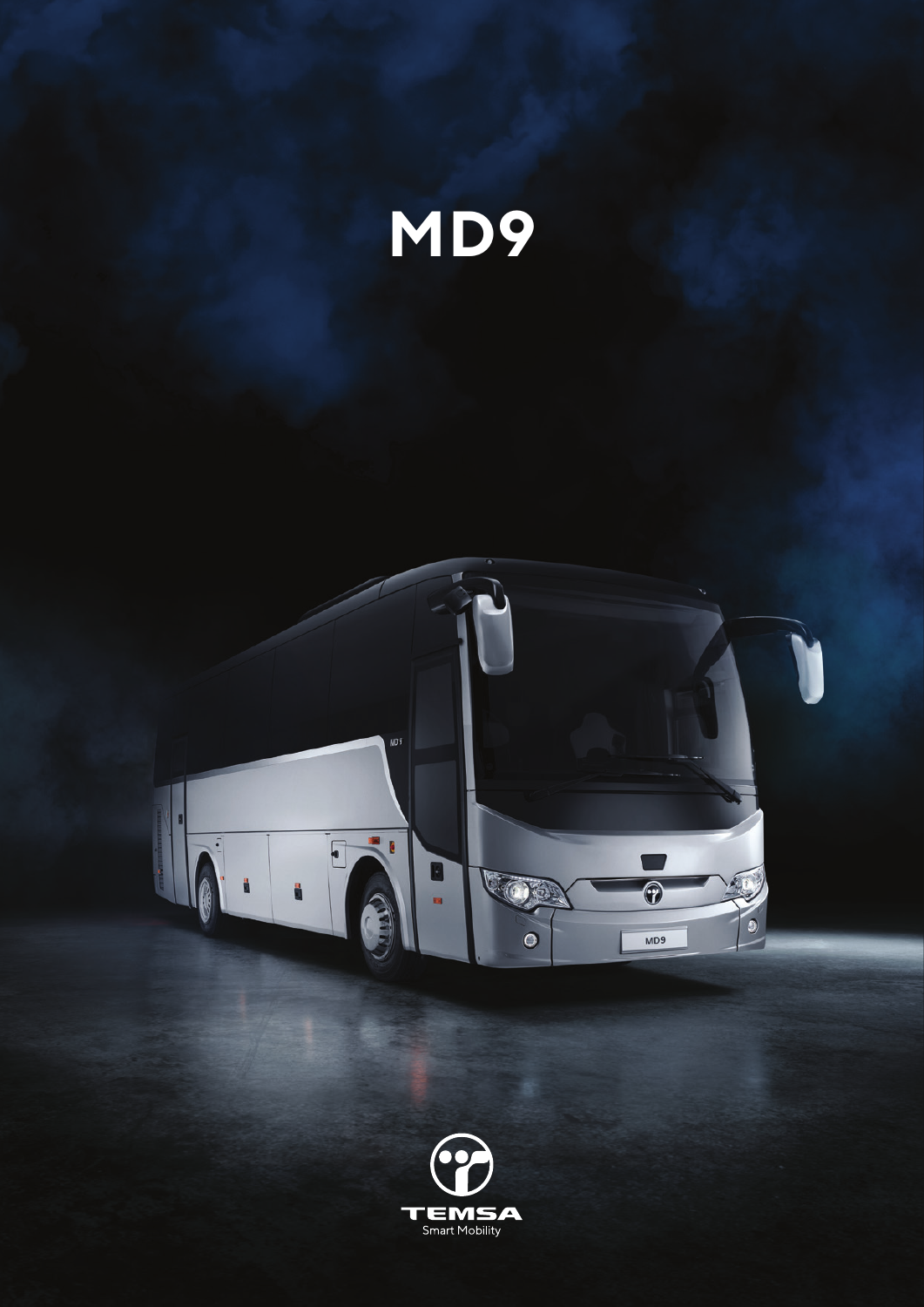# **DIMENSIONS AND WEIGHTS**

# **ENGINE1**

| Model                                                                                                                                                                                                                                                                                                                                                                                                                                                                                                                                           |           |
|-------------------------------------------------------------------------------------------------------------------------------------------------------------------------------------------------------------------------------------------------------------------------------------------------------------------------------------------------------------------------------------------------------------------------------------------------------------------------------------------------------------------------------------------------|-----------|
|                                                                                                                                                                                                                                                                                                                                                                                                                                                                                                                                                 |           |
|                                                                                                                                                                                                                                                                                                                                                                                                                                                                                                                                                 |           |
|                                                                                                                                                                                                                                                                                                                                                                                                                                                                                                                                                 |           |
|                                                                                                                                                                                                                                                                                                                                                                                                                                                                                                                                                 |           |
|                                                                                                                                                                                                                                                                                                                                                                                                                                                                                                                                                 |           |
| $\begin{minipage}{.45\textwidth} \centering \textbf{Maximum Torque}\ \textcolor{red}{\textbf{num}\ \textbf{num}\ \textbf{num}\ \textbf{num}\ \textbf{num}\ \textbf{num}\ \textbf{num}\ \textbf{num}\ \textbf{num}\ \textbf{num}\ \textbf{num}\ \textbf{num}\ \textbf{num}\ \textbf{num}\ \textbf{num}\ \textbf{num}\ \textbf{num}\ \textbf{num}\ \textbf{num}\ \textbf{num}\ \textbf{num}\ \textbf{num}\ \textbf{num}\ \textbf{num}\ \textbf{num}\ \textbf{num}\ \textbf{num}\ \textbf{num}\ \textbf{num}\ \textbf{num}\ \textbf{num}\ \textbf$ | – 1100 Nm |

# **ENGINE 2 (Optional)**

| Model |           |
|-------|-----------|
|       |           |
|       |           |
|       |           |
|       |           |
|       | 290 HP    |
|       | $1100$ Nm |

#### **TRANSMISSION**

| $\mathsf{Type}\xspace\text{}\xspace\text{}\xspace\text{}\xspace\text{}\xspace\text{}\xspace\text{}\xspace\text{}\xspace\text{}\xspace\text{}\xspace\text{}\xspace\text{}\xspace\text{}\xspace\text{}\xspace\text{}\xspace\text{}\xspace\text{}\xspace\text{}\xspace\text{}\xspace\text{}\xspace\text{}\xspace\text{}\xspace\text{}\xspace\text{}\xspace\text{}\xspace\text{}\xspace\text{}\xspace\text{}\xspace\text{}\xspace\text{}\xspace\text{}\xspace\text$ | Manual             |
|-----------------------------------------------------------------------------------------------------------------------------------------------------------------------------------------------------------------------------------------------------------------------------------------------------------------------------------------------------------------------------------------------------------------------------------------------------------------|--------------------|
|                                                                                                                                                                                                                                                                                                                                                                                                                                                                 | 6 Forward + 1 Rear |
|                                                                                                                                                                                                                                                                                                                                                                                                                                                                 |                    |
| Type.                                                                                                                                                                                                                                                                                                                                                                                                                                                           |                    |
|                                                                                                                                                                                                                                                                                                                                                                                                                                                                 | 6 Forward + 1 Rear |

#### **AXLES**

#### **RIMS & TIRES**

| RII'IJ & IIREJ              |                     |
|-----------------------------|---------------------|
|                             |                     |
|                             |                     |
| <b>FUEL &amp; UREA TANK</b> |                     |
|                             | 2801                |
|                             |                     |
| <b>ELECTRICAL SYSTEM</b>    |                     |
|                             | 24 V                |
|                             |                     |
| <b>STEERING WHEEL</b>       |                     |
| Hudraule                    | $C + \alpha \alpha$ |

#### 

## **BRAKES**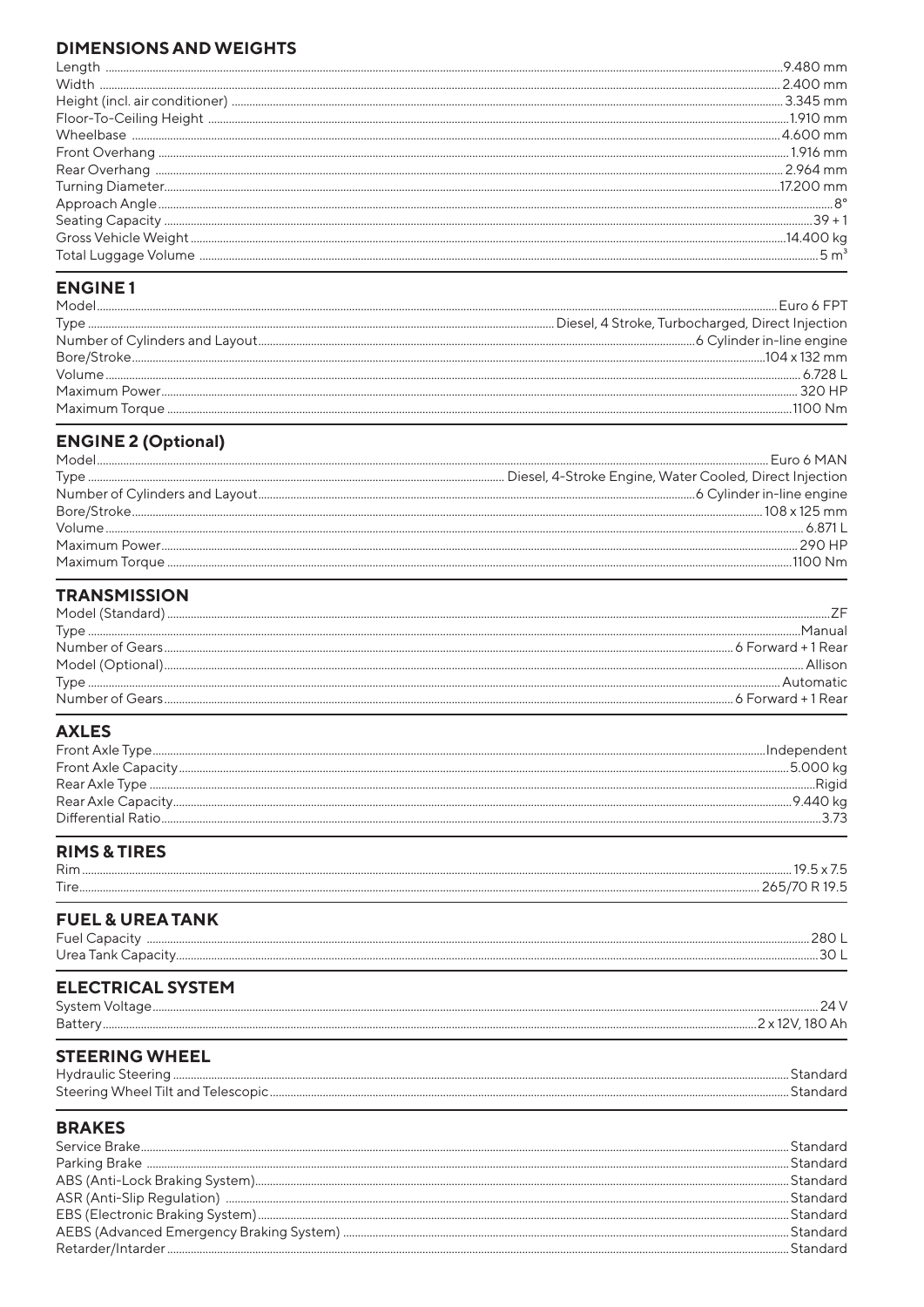## **INTERIOR**

|        | Standard  |
|--------|-----------|
|        | Standard  |
|        |           |
|        | Standard  |
|        |           |
|        |           |
|        | Optional  |
|        |           |
|        | Standard  |
|        | Standard  |
|        |           |
| $WC^*$ | .Optional |
|        |           |
|        |           |

## **EXTERIOR AND BODY**

| $\textsf{Body Lifting} \textit{} \textit{} \textit{} \textit{} \textit{} \textit{} \textit{} \textit{} \textit{} \textit{} \textit{} \textit{} \textit{} \textit{} \textit{} \textit{} \textit{} \textit{} \textit{} \textit{} \textit{} \textit{} \textit{} \textit{} \textit{} \textit{} \textit{} \textit{} \textit{} \textit{} \textit{} \textit{} \textit{} \textit{} \textit{} \text$ |  |
|---------------------------------------------------------------------------------------------------------------------------------------------------------------------------------------------------------------------------------------------------------------------------------------------------------------------------------------------------------------------------------------------|--|
|                                                                                                                                                                                                                                                                                                                                                                                             |  |
|                                                                                                                                                                                                                                                                                                                                                                                             |  |
|                                                                                                                                                                                                                                                                                                                                                                                             |  |
|                                                                                                                                                                                                                                                                                                                                                                                             |  |
|                                                                                                                                                                                                                                                                                                                                                                                             |  |
|                                                                                                                                                                                                                                                                                                                                                                                             |  |

#### **DRIVER'S AREA**

#### **SECURITY**

#### **WINDOWS AND CLIMATIZATION**

|              | Standard |
|--------------|----------|
|              | Standard |
|              | Standard |
| AC Defroster | Standard |
| Convector.   | Standard |

## **ELECTRONIC EQUIPMENTS**

# **OTHER EQUIPMENTS**

|               | Standard |
|---------------|----------|
|               | Standard |
| Air Horn      | Optional |
|               |          |
| First Aid Kit |          |